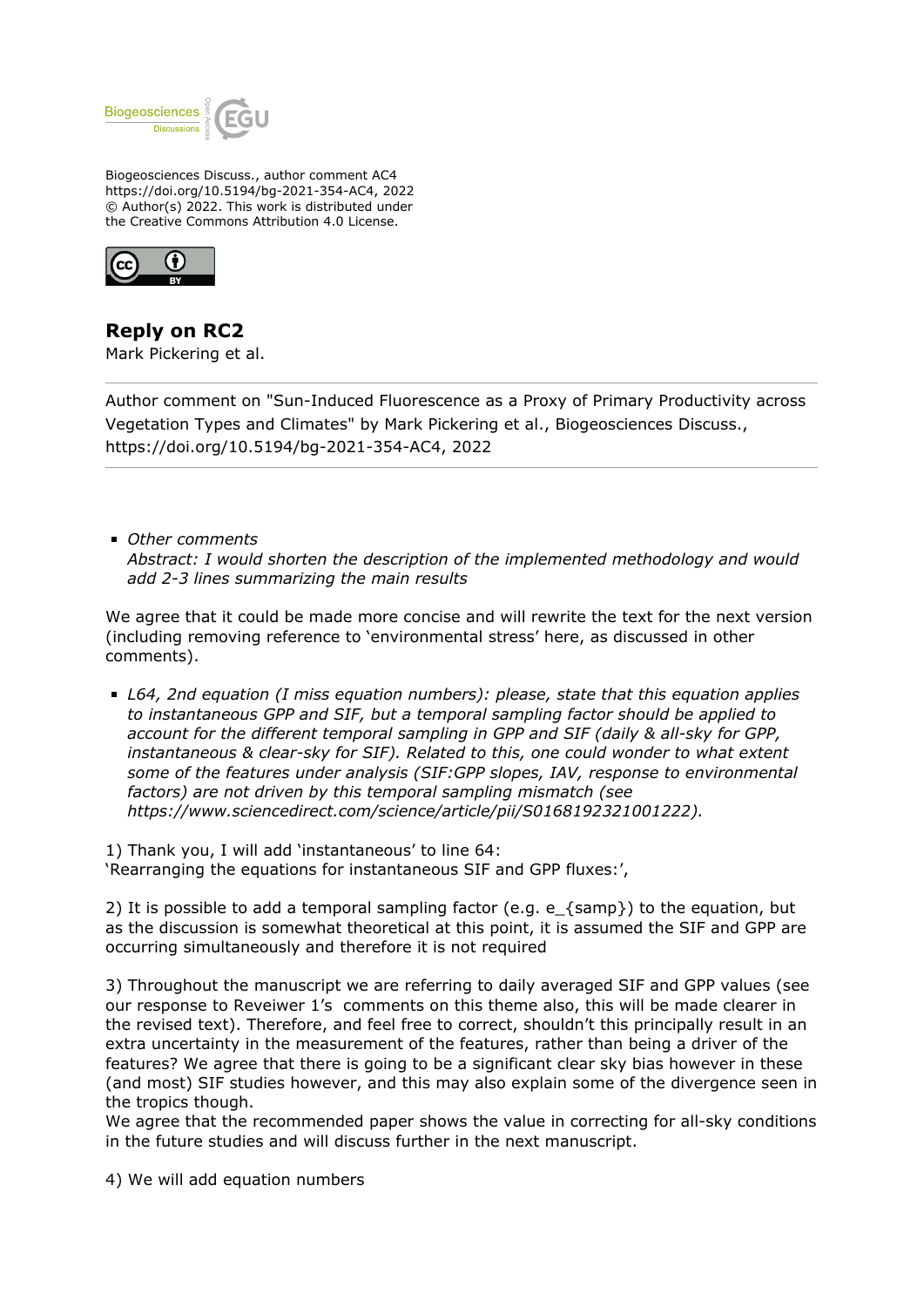*L76 "FLEX, scheduled for launch in 2023" – I think it will be at least 2025 https://www.esa.int/Applications/Observing\_the\_Earth/FutureEO/FLEX*

We agree with this comment, and will update it in the revision.

■ L258 "Downscaled FLUXCOM SIF" □ "Downscaled GOME-2 SIF"

Thank you for spotting this typo

*Sec. 4.4 and Fig. 6: I think the "No climate zone" case (only vegetation types, without segmentation by climate zone) should be added, as this would represent the usual "PFTbased" scaling of other studies. It could include a test of how the SIF-based GPP differs if only the two clusters proposed by Turner et al. are used (see major comment above).*

Currently we provide the 'no climate zone' linear relationship parameters in figure 5 (these are the values on the left side - but these are for the vegetation types). However we can also apply these to Fig. 6 in order to add an 'each vegetation category'. As you say, this would be useful for comparison with other papers, as well as comparing for comparing with our suggestion of 2-3 categories within a climate zone.

We add the figure to the next version as well as text on the additional panel and a short description . Note - we find that removing the climate zone grouping results in less agreement between the FLUXCOM GPP and the GPP estimated from the SIFDS-GPPFX vegetation relationships. The agreement is better than the case where only the climate zones are considered (and not the vegetation cover), suggesting that vegetation cover is more important than these broad koppen geiger climate groupings, but there is still a noticeable decline in agreement (compared to a full PFT-KG breakdown or the breakdown suggested by the ANCOVA analysis).

We propose adding the following line that discusses this to the text:

L409 When only the vegetation covers are considered, and no climate grouping is proposed, there is less difference between the estimated GPP and the FLUXCOM GPP than in the case of the climate groupings alone, suggesting that differences between vegetation covers are more important in determining the SIF-GPP relationship than the climate zone grouping. However there are still noticeable differences compared to the relationships that include a breakdown by climate grouping, as can be seen in the width of the inset histograms.

*Fig. 6, funny red line in the leftmost vertical label of the bottom left panel*

Thank you for noticing this. We will adjust the future revision

*L453 (and elsewhere): "Strong correlation is noticeable in the SIFDS response to meteorological fluctuations, as can be seen clearly in equatorial rainforests". - I think the rainforest case should be handled with caution, as a large fraction of the observed trends could just be due to signal issues and retrieval artifacts*

This response also incorporates similar comments from Reviewer 1, and so it is worth seeing this comment also.

We agree that equatorial rainforests are a special case. The main aim of the comment was to give an example of where there is co-dependence in the meteorological variables, however it is a complex example, and the wording was confusing. We will instead substitute this line with:

'Codependence between the atmospheric variables means that it is difficult to directly explain fluctuations in SIF via individual meteorological variables in isolation, for example, the correlation between warmer temperatures and high VPD, results in a similar SIFDS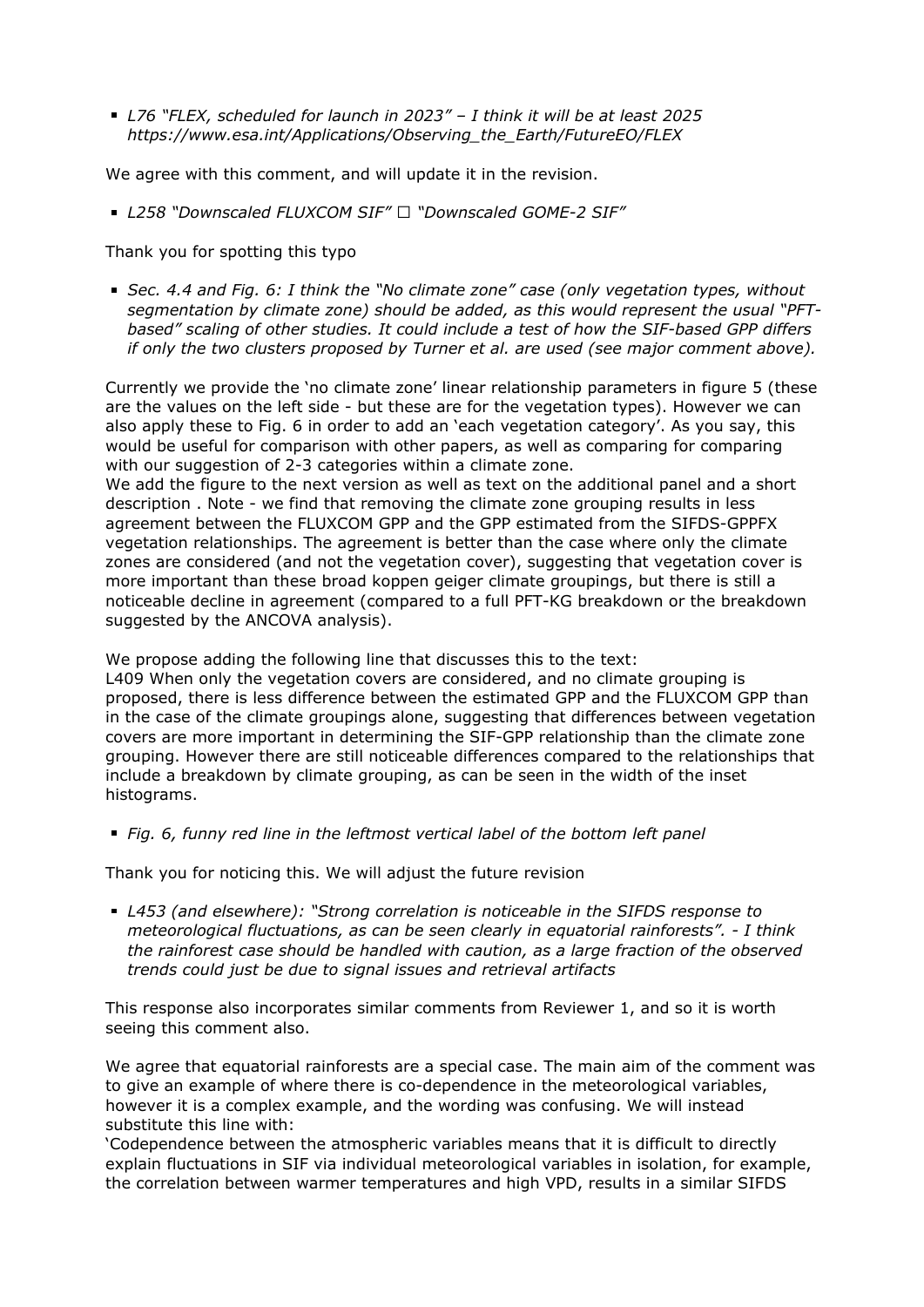response…'

*Sec 4.5: the authors refer to this part of the analysis as an assessment of the response of SIF to "environmental stress". However, I am unsure that the tiny signal of stress (subtle changes in LUE or photosynthetic pigments) can be captured by a downscale SIF product with a monthly sampling. Also, the acquisition time of the SIF data (morning for GOME-2, it would be midday for TROPOMI) will also play a role of their ability to indicate stress. I would recommend the authors to discuss these issues in the text.*

We agree, and get the general impression though that we are perhaps over-stating the results with the use of the words 'measure of environmental stress' and 'measure of resilience' and should perhaps tone down the language a little. The aim is simply to convey that SIF may be useful as an indicator of plant growth in response to fluctuations in meteorological drivers and that lack of growth might indicate environmental stress. The results show that downscaled SIF responds to meteorological fluctuations in a similar manner to FLUXCOMGPP (which is dependent on the meteo-variables, whilst SIF is independently observed). Therefore we believe the results to be valuable.

Resilience is likely also the wrong word to use, and therefore we will remove reference to it and replace 'environmental stress' with less strong terms. I note the following changes for the updated version:

L20 With the demonstration of downscaled SIF as a proxy for GPP, the response of SIFDS to short-term fluctuations in several meteorological variables is analysed, and the utility of SIFDS as a measure of environmental stress explored.

->

With the demonstration of downscaled SIF as a proxy for GPP, the response of SIFDS to short-term fluctuations in several meteorological variables is analysed and the most significant short-term environmental driving and limiting meteorological variables determined.

L27 and demonstrates the utility of SIF as a measure of environmental stress. ->

and explores the similarity of the SIF and GPP responses to meteorological fluctuations.

L94 If downscaled sun-induced fluorescence is to be used as a proxy for ecosystem productivity or as a measure of environmental stress, it is important to understand the spatial and temporal relationships

->

Removed 'or as a measure of environmental stress,'

L106 the paper investigates the potential of downscaled SIF as a global measure of environmental stress to fluctuations in several meteorological factors,

->

the paper investigates the response of downscaled SIF to fluctuations in several meteorological factors,

L270 In order to explore the potential capabilities of SIF as an early indicator of stress across different type of vegetation type, the response of downscaled SIF to anomalies in a number of meteorological variables is analysed.

->

The response of length-of-day corrected downscaled SIF to anomalies in a number of meteorological variables is analysed.